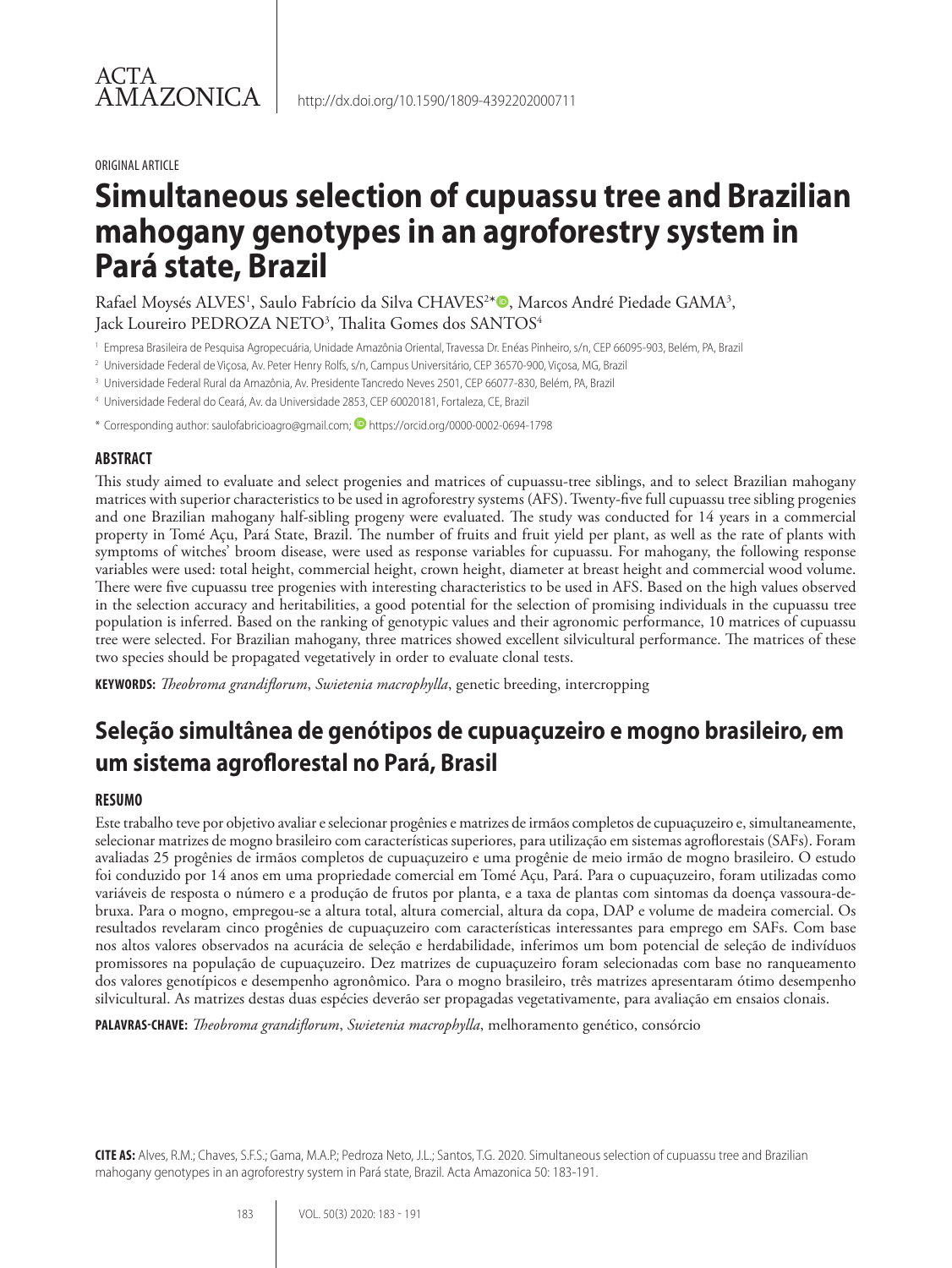

ALVES *et al.* Simultaneous selection of cupuassu and mahogany in AFS

# **INTRODUCTION**

Agroforestry systems (AFS) are multifunctional systems that can provide a wide range of economic, sociocultural, and environmental benefits related to simultaneous or sequential interaction between agronomic crops and forest species. The benefits include carbon sequestration (Lorenz and Lal 2014), decreased erosion (Liu *et al.* 2016), restoration of the local ecosystem (Poch and Simonetti 2013) and conservation of water resources (Pavlidis and Tsihrintiz 2018). These systems have a high level of sustainability and benefit the producers by increasing food security and financial returns, which are diversified and scaled throughout the growing season (Armengot *et al.* 2016). In the Amazon region, AFSs are often present on small properties in the form of agroforestry yards, a kind of subsistence system that mainly assures the food security of the producer's family (Florentino *et al*. 2007; Castro *et al*. 2009). In order to achieve a more sustainable cultivation environment, AFSs were improved for commercialscale production, aiming at a competitive alternative to less sustainable cultivation models, such as monoculture systems and slash-and-burn agriculture (Alfaia *et al*. 2004; Utomo *et al.* 2016).

The cupuassu tree, *Theobroma grandiflorum* (Willd. ex Spreng.) Schum. (Malvaceae) is a perennial fruit species native to the Brazilian Amazon. Its fruit pulp is used in the food industry (Pugliese *et al.* 2013) and its almonds can be used in the pharmaceutical and cosmetics industries, as well as in the production of a chocolate-like product named *cupulate* (Gonçalves *et al.* 2010). The species is the target of a breeding program that aims to obtain individuals with high yield and tolerance to *Moniliophthora perniciosa* (Stahel) Aime & Philips-Mora fungus, an etiological agent of the witches' broom disease (Alves *et al.* 2009). It is of great importance to select individuals adapted to AFS cultivation conditions, as most family farmers cultivate cupuassu tree.

Brazilian mahogany, *Swietenia macrophylla* King. (*Meliaceae)* is a tree species native to the *Amazon* region and greatly valued for its high quality wood (Degen *et al.* 2013). For this reason, in 2002, Brazilian mahogany was added to Appendix II of the Convention on International Trade of Wild Flora and Fauna Species Endangered of Extinction (CITES) (Grogan and Loveless 2013). Nevertheless, illegal logging in natural populations are known to still occur. Thus, there is a need for initiatives aimed at the genetic conservation of Brazilian mahogany. The selection of genotypes with superior characteristics can result in future mahogany cultivars for planting, mainly in AFSs, thus reducing anthropic pressure on remaining wild stands.

Genetic breeding must take into account the interests of the producers, namely high productive capacity, resistance to pests and diseases, and acceptable adaptability and stability characteristics (Maia *et al.* 2011). Using the same

cultivation conditions under which genotypes will be submitted by producers, such as the proposed conditions for the evaluation of progenies in AFS, allows the possibility of the indirect selection of more adapted individuals. Based on this hypothesis, this study aimed to evaluate cupuassutree full sibling progenies by selecting the most promising individuals for cloning and to evaluate and select Brazilian mahogany matrices with superior silvicultural characteristics for later use in AFS.

## **MATERIAL AND METHODS**

The experiment was carried out for 14 years (2005−2019), in a rural producer area located in the Tomé Açu municipality, northeastern Pará state (02°26'03.0"S, 48°18'37.6"W), 120 km from the state capital, Belém. The municipality is pioneering in the use of commercial AFS in the Amazon region, involving mainly timber and fruit species, due to the influence of an agricultural cooperative created by the Japanese-Brazilian colony that settled in the region, which processes and distributes the products from these systems (Barros *et al.* 2009).

The experimental area occupies approximately 1 ha and has a 30-year history of continuous use. It was primarily dedicated to the cultivation of black pepper, *Piper nigrum* L., followed by intercropping between sweet pepper, *Capsicum chinense* Jacq., papaya, *Carica papaya* L. and pumpkin, *Curcubita* sp. L. In the last 14 years, the area has been destined to the agroforestry system reported in this study. The area is bordered by a commercial cacao, *Theobroma cacao* L. plantation combined with açaí, *Euterpe oleraceae* Mart. on one side, and by a 15-year old secondary forest on the other.

According to the Köppen classification, the climate of the region is Ami (Bolfe and Batistella 2012), with 2,716 mm average annual precipitation, 85% average relative humidity, and 26.4 °C average temperature. There is a high-rainfall period from December to May, and a drier period from June to November (Figure 1). Climatic data were collected from the meteorological station of Tomé Açu. The soil of the experimental area is classified as Yellow Latosol (EMBRAPA



Figure 1. Average monthly precipitation (mm) and average relative humidity (%) for the 14 years (2005−2019) of experiment in the municipality of Tomé Açu, Pará state, Brazil.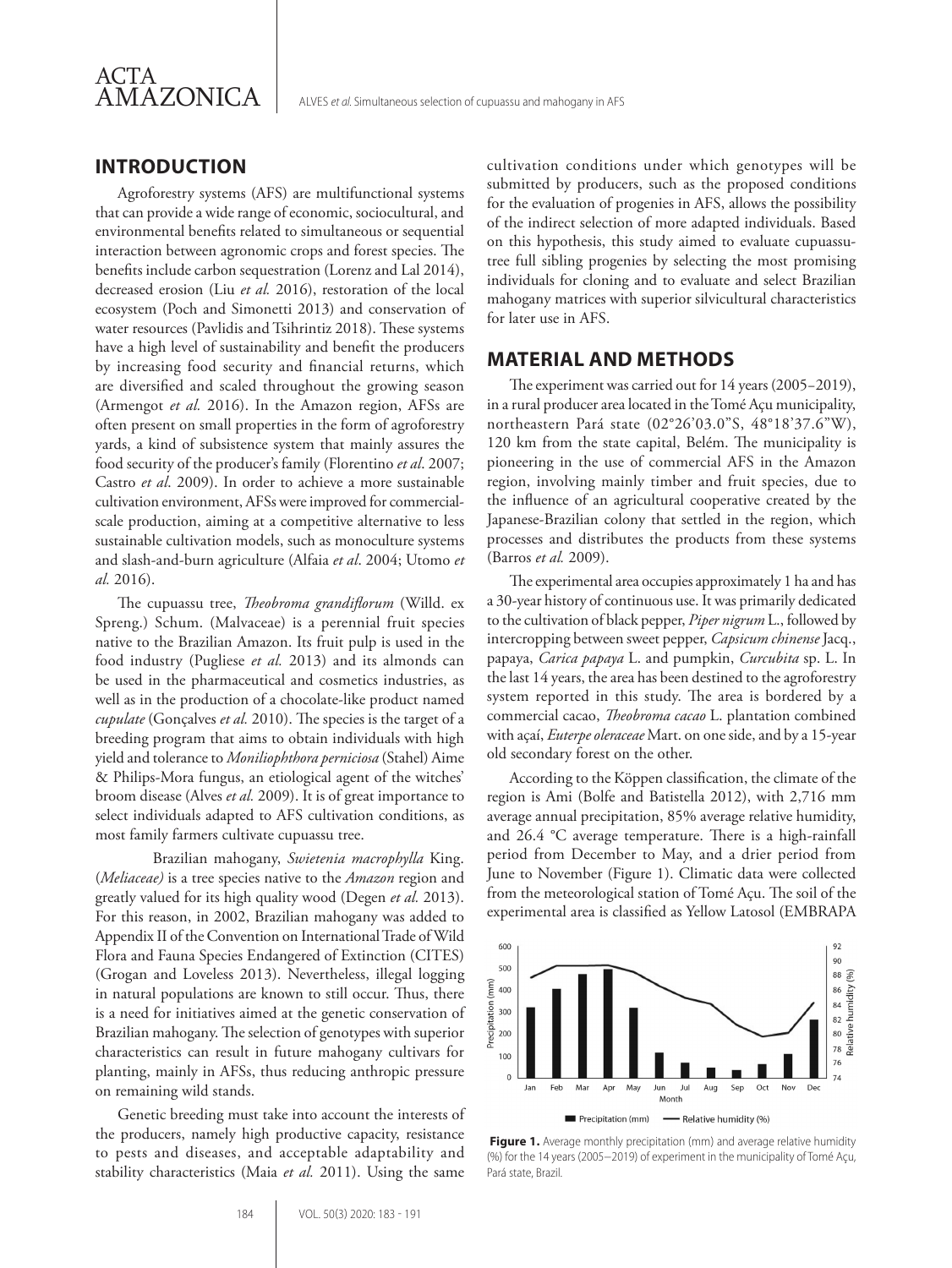2016), with coarse texture, deep, high acidity, low natural fertility and absence of waterproofing layers, as well as light compaction attributed to the passage of mowing machines (twice a year).

ACTA

AMAZONICA

The AFS under study was initially composed of three species: cupuassu tree, passion fruit, *Passiflora edulis* Sims, and Brazilian mahogany. All species were planted in March 2005, after mechanical cleaning of the area and preparation of individualized holes, applying 150 g of natural phosphate to each hole.

Twenty-five full cupuassu-tree sibling progenies (Table 1) from the breeding program of Embrapa Amazônia Oriental were evaluated in a randomized block design with five replicates and three plants per plot, which were planted at 5 x 5-m spacing. As for the progeny parents under study, genotypes already released as commercial cultivars, such as BRS Codajás (186), BRS Manacapuru (215), BRS Coari (174) and BRS Belém (286), as well as other pre-selected genotypes with great yield and/or tolerance to *M. perniciosa*, were used. Passion fruit planted between cupuassu-tree rows at a 5 x 2.5-m spacing provided temporary shading to cupuassu trees during the first four years of planting.

Brazilian mahogany seedlings came from open pollinated seeds planted at 20 x 10-m spacing with a density of 50 trees per hectare. This species provided the definitive shading to cupuassu trees until the end of the experimental period. The density of the AFS system is 1,250 plants per hectare.

Data collection of cupuassu-tree production began two years after planting and lasted until 2018/2019, totalizing 11 harvests. In each harvest, the number of fruits per plant and the average weight of five fruits per plant and crop were recorded. Thus, it was possible to estimate the fruit yield per plant in kilograms for each crop [Yield (kg) = number of fruits x average weight of fruits]. For each progeny, the rate of occurrence of plants with *M. perniciosa* symptoms was estimated by the coefficient between the number of plants with symptoms of the disease and the number of healthy plants.

The selection of progenies was carried out using the mixed model methodology (REML/BLUP), using SELEGEN software (Resende 2016). Simultaneously, the variance components and genetic parameters (REML method) were estimated, and the genotypic values were predicted (BLUP method). The estimated genetic parameters were genotypic variance, variance between plots, variance within plots and phenotypic variance. We also considered the plot-effects coefficient of determination, selection accuracy, heritability within the plot, heritability adjusted for the progeny mean, and restricted sense heritability. The statistical model used was:

*y = Xr + Zg + Wp + e*

where *y* is the data vector, *r* is the vector of the repetition effects (assumed to be fixed) added to the general mean, *g* is the vector of the individual genotypic effects (assumed to be random), *p* is the vector of plot effects (assumed to be random), *e* is the vector of errors or residuals (random), and capital letters represent the incidence matrices for the referred effects (Resende 2007).

The 10 progenies that ranked highest in production variables and a maximum of 40% of plants affected by witches' broom symptoms were selected. After plants were ranked in descending order of their genotypic values for number of fruits and fruit yield per plant, matrices that should effectively be selected and cloned were identified in the selected progenies. This selection took into account the following criteria: selection of two ortets per progeny, in order to avoid the genetic variability restriction between selected genotypes, and ortets that were asymptomatic for *M. perniciosa*.

For Brazilian mahogany, 48 trees from open pollinated seeds were evaluated. Evaluations consisted of measuring total height (ht) (m), commercial height (hcom) (m), crown height (hcop) (m), diameter at breast height (DBH) (cm) and commercial wood volume  $(m^3)$ . Heights were initially determined with a metric scale and later with a VERTEX IV digital hypsometer. DBH was determined using a measuring tape by measuring the circumference at breast height (CAP). The formula  $CAP/\pi$  converted the values.

The estimated commercial volume was estimated using the equation proposed by Fernandes et al. (2017):

*Commercial wood volume = -9.38450 + 2.06586 \* ln(DBH) + 0.72929 + ln(hcom)*

When selecting a matrix, its total height should be composed mostly of commercial height, DBH values should be high, and commercial wood volume should attain market value (Beltrame *et al.* 2012). Therefore, for the selection of promising matrices of Brazilian mahogany, the five estimator variables were taken into account, especially the volume of commercial wood. The mass selection method was adopted, with the cutoff point established as one standard deviation above the average of each variable.

#### **RESULTS**

The number of cupuassu fruits produced during the eleven harvests ranged from 1 to 18 (Figure 2). Production in the first three harvests was low, with an increasing tendency over the years and an alternation of production peaks. From the seventh harvest onwards, although the previously observed fluctuation between harvests occurred again, it was possible to notice a tendency towards stability. The tenth crop reached the highest production peak in the series, with an average of more than 30 kg fruit per plant per crop. Considering a stand of 400 plants ha<sup>-1</sup>, the yield would be around 12 tons fruit ha<sup>-1</sup>, exceeding the estimated yield for the 'BRS Carimbó' cultivar,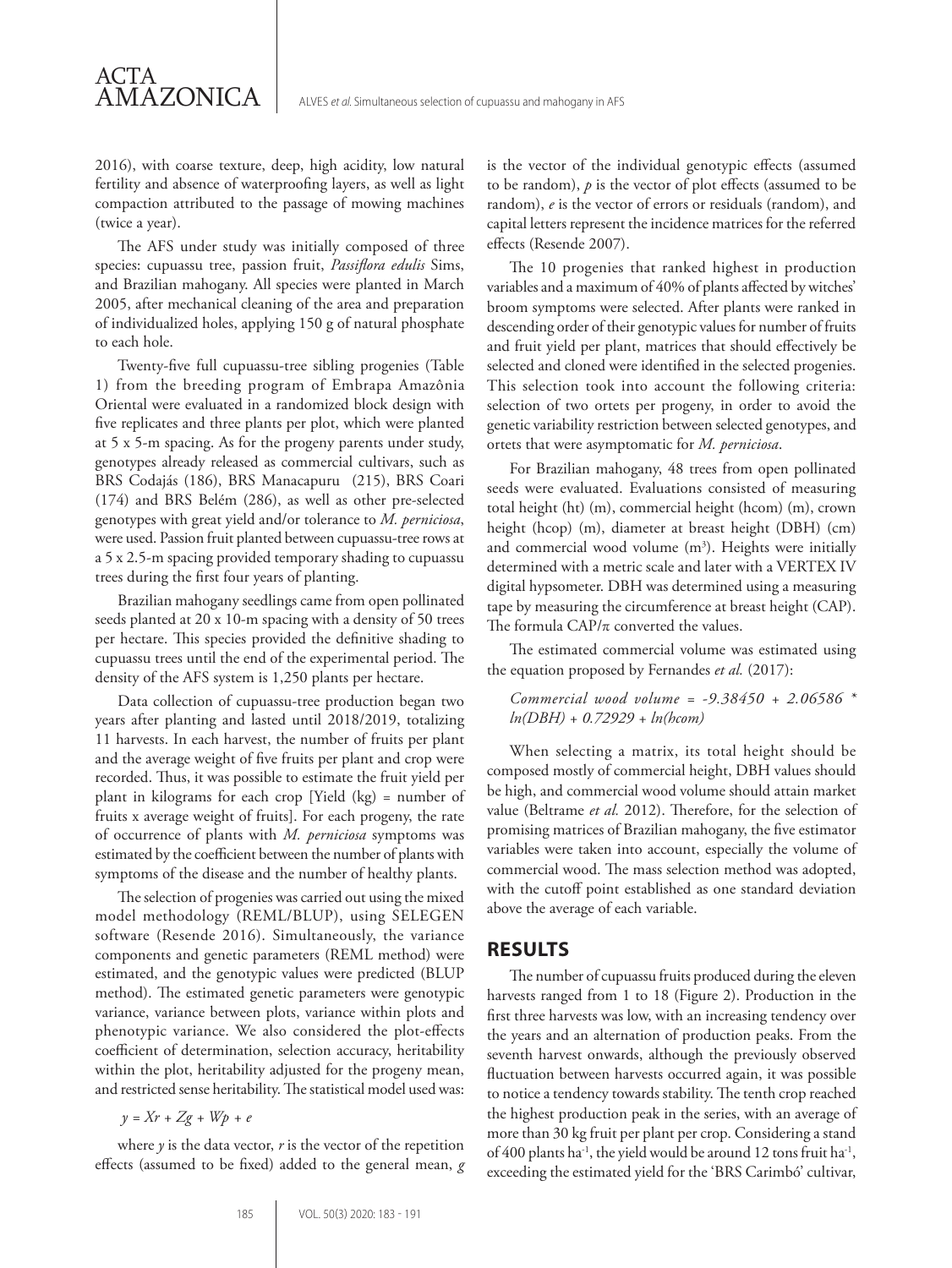which is currently marketed, demonstrating the potentiality of the studied progenies.

ACTA

**AMAZONI** 

Throughout the 11 harvests, the average number of fruits per plant was 12, with a yield of 17 kg per plant per harvest (Table 1). Regarding both number of fruits and fruit yield, nine progenies (5, 6, 11, 23, 36, 37, 43, 49 and 52) stood out. There was no agreement on one only progeny in the 10

**Table 1.** Progeny ancestry, phenotypic value and genetic value of progenies for number of fruits per plant and harvest (N fruits), and fruit yield (kg per plant and harvest), and proportion of plants with witch's broom disease (*Moniliophthora perniciosa*) symptoms of 25 cupuassu tree (*Theobroma grandiflorum*) progenies evaluated during 11 harvests in an experimental agroforestry system in the municipality of Tomé Açu, Pará state, Brazil. Values in bold indicate progenies ranked highest for both production variables according to BLUP.

|                | Ancestry     | N fruits                    |       | Fruit yield |       | Plants                                                  |
|----------------|--------------|-----------------------------|-------|-------------|-------|---------------------------------------------------------|
| Progeny        |              | Phenotypic Genetic<br>value | value | value       | value | affected by<br>Phenotypic Genetic M. perniciosa<br>(% ) |
| 1              | 186 x 286    | 9.4                         | 9.8   | 12.7        | 13.7  | 53                                                      |
| $\overline{4}$ | 174 x Sekó   | 12.6                        | 12.5  | 15.9        | 16.0  | 47                                                      |
| 5              | 186 x 184    | 14.5                        | 14.1  | 20.7        | 19.9  | 20                                                      |
| 6              | 174 x 184    | 13.2                        | 12.9  | 21.2        | 20.2  | 58                                                      |
| 8              | 186 x Parau  | 10.7                        | 10.9  | 16.8        | 16.7  | 20                                                      |
| 9              | 215 x 220    | 11.0                        | 11.1  | 16.5        | 16.6  | 47                                                      |
| 11             | 220 x 286    | 14.3                        | 14.0  | 19.5        | 19.0  | 27                                                      |
| 13             | 1074 x Parau | 9.0                         | 9.3   | 16.0        | 16.1  | 100                                                     |
| 17             | 174 x 220    | 9.8                         | 10.1  | 11.4        | 12.3  | 60                                                      |
| 19             | 174 x 286    | 11.4                        | 11.4  | 14.9        | 15.2  | 20                                                      |
| 20             | 186 x 1074   | 9.5                         | 9.8   | 14.8        | 15.2  | 53                                                      |
| 21             | 186 x 215    | 105                         | 10.7  | 15.7        | 15.9  | 20                                                      |
| 22             | 174 x 1074   | 9.4                         | 9.7   | 16.4        | 16.4  | 53                                                      |
| 23             | 215 x Sekó   | 15.3                        | 14.8  | 23.1        | 21.9  | 33                                                      |
| 25             | 215 x 286    | 10.8                        | 10.8  | 14.2        | 14.6  | 60                                                      |
| 28             | 174 x 186    | 6.6                         | 7.4   | 9.7         | 11.1  | 20                                                      |
| 29             | 173 x 186    | 8.4                         | 8.8   | 11.8        | 12.8  | 40                                                      |
| 30             | 220 x Parau  | 10.0                        | 10.2  | 15.2        | 15.5  | 60                                                      |
| 36             | 174 x M45    | 17.0                        | 16.3  | 22.7        | 21.7  | 60                                                      |
| 37             | 186 x M138   | 15.8                        | 15.2  | 18.0        | 17.8  | 40                                                      |
| 38             | 215 x 554    | 9.9                         | 10.1  | 13.8        | 14.4  | 67                                                      |
| 40             | 174 x 554    | 8.1                         | 8.5   | 11.5        | 12.4  | 40                                                      |
| 43             | 220 x 12     | 13.9                        | 13.6  | 20.2        | 19.5  | 100                                                     |
| 49             | 174 x Hans 1 | 14.5                        | 14.0  | 20.4        | 19.6  | 47                                                      |
| 52             | 174 x 217    | 13.6                        | 13.4  | 20.0        | 19.4  | 40                                                      |
|                | Média        | 11.6                        | 11.6  | 16.5        | 16.5  | 47                                                      |
| C.V.           |              | 19.9%                       |       | 23.8%       |       | 46.3%                                                   |

highest ranked. Progeny 4 ranked highest for number of fruits per plant, while progeny 8 ranked highest for fruit production (kg per plant).

Almost half of the plants showed some manifestation of witches' broom disease, and no progeny had 100% of plants free from it. The high coefficient of variation indicated that progeny behavior was quite variable (Table 1). There was great variation between the nine most productive progenies regarding the incidence of *M. perniciosa*. The least affected progenies were 5 (20%), 11 (27%) and 23 (33%). In the first, only the female parent was resistant, while in the other two, both parents were resistant (Table 1). It is noteworthy that progeny 23 (215 x Sekó) has in the Sekó parent a source of resistance that probably differs from the resistance genes currently used in the breeding program. Progenies 52 and 37 showed a regular tolerance (40%). The progenies most sensitive to the disease were 43 (100%), 36 (60%), 6 (58%) and 49 (47%). In the first, both parents were susceptible and all plants of this progeny showed some symptom of the disease. The other three progenies had only one susceptible parent.

Although not showing the same productivity as the nine progenies mentioned, progenies 19, 21 and 28 stood out regarding resistance to *M. perniciosa*. They are primary hybrids among cultivars released in 2002: BRS Coari (174), BRS Codajás (186), BRS Manacapuru (215) and Belém (286). These progenies should participate in the resistance gene pyramidation process of the cupuassu breeding program developed at Embrapa Amazônia Oriental.

New sources of productivity genes were identified in progenies 8, 36, 37 and 49, which include Parauapebas, M45, M138 and Hans1 as male parental clones. Clone Hans 1, which is a genotype that does not produce seeds, was collected in Cametá (Pará state), from a tree that had half of the crown producing seeded fruits and the other producing seedless fruits.

The estimated genetic parameters indicated a good potential for selecting individuals from the population (Table



Figure 2. Average number of fruits and fruit yield (kg per plant) of cupuassu tree (*Theobroma grandiflorum*) per year during 11 years in an experimental agroforestry system in consortium with Brazilian mahogany (*Swietenia macrophyla*) progenies and passion fruit (*Passiflora edulis*) in the municipality of Tomé Açu, Pará state, Brazil.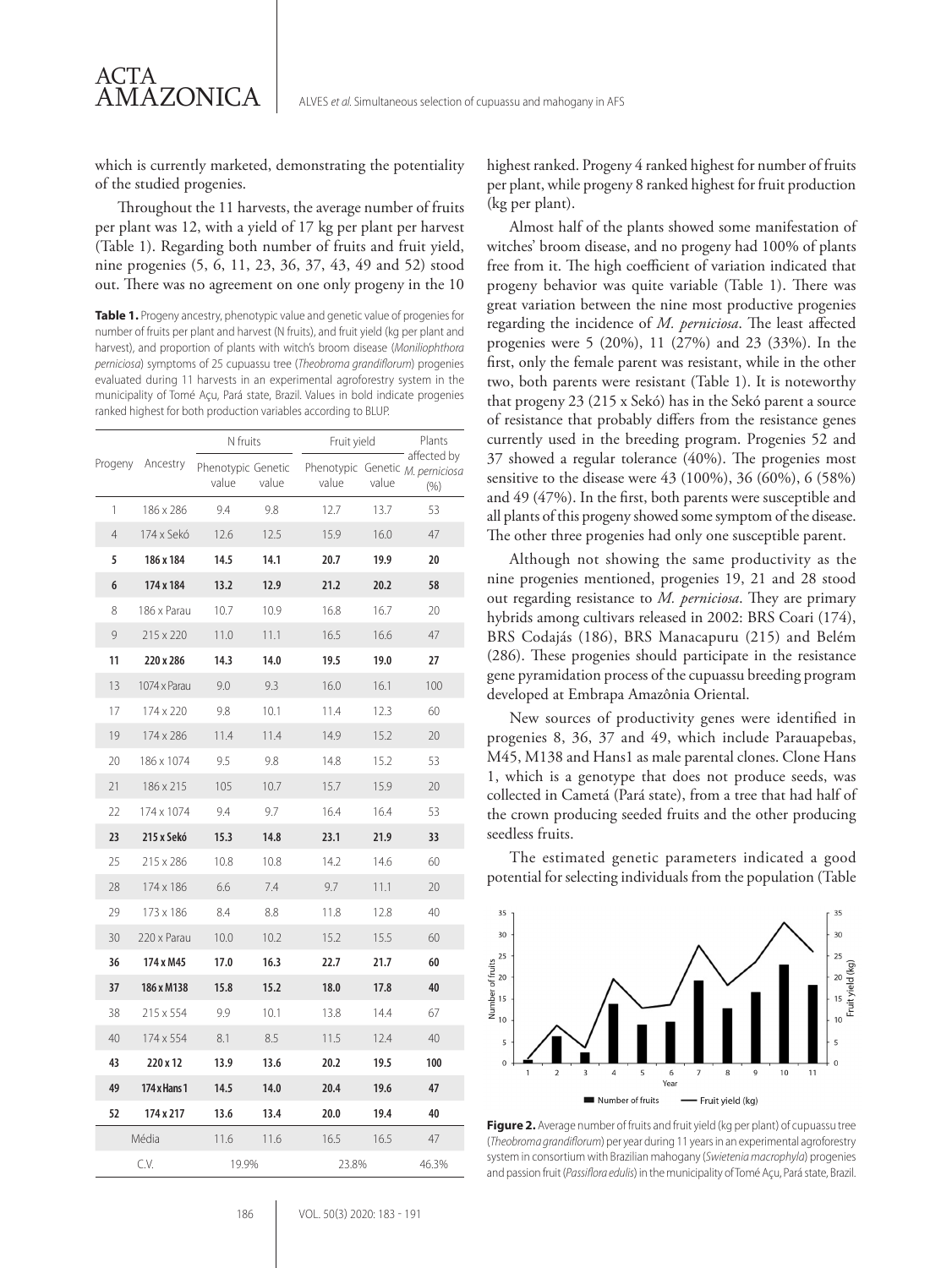2), as shown by the high genotypic variance values of 6.43 and 11.09, related to the number of fruits and fruit yield, respectively. The accuracy of the selection was higher than 90% in both variables. The low coefficient of determination for plot effect, and the low variance between plots, indicate that experimental conditions were similar among progenies. The high heritability values for both production traits (Table 2) indicates that genotype selection will be effective. Fruit yield, being a polygenic character dependent on the number of fruits and fruit weight, is more susceptible to environmental influence. For this reason, it presented lower values of heritability.

Genotypic values allowed the identification of the 10 most promising matrices within the five preselected progenies (Table 3). For each progeny, two matrices with the highest genotypic values were chosen for propagation by grafting and clone production, or use in a clonal seed orchard. The use of these materials is estimated to provide an average gain of 32% for number of fruits per plant and 44% for fruit production (kg per plant). The new estimated average for the improved clonal population is 19.7 fruits per plant, corresponding to 25.9 kg per plant. With a density of 400 plants per ha, fruit production is expected to reach 10 tons ha<sup>-1</sup>.

Mahogany trees showed high variability in the analyzed traits, which could be used for selection. Divergences close to 100% were observed for height and DBH (Table 4). For the most economically relevant variable, commercial wood volume, the amplitude was greater than 400% (Table 4). These data reinforce the premise that some genotypes had

**Table 2.** Overall average values (mean  $\pm$  SD), average values of selected individuals (mean  $\pm$  SD) and estimation of genetic parameters for production variables (number of fruits per plant and fruit yield) of 25 cupuassu tree (*Theobroma grandiflorum*) progenies evaluated during 11 harvests in an experimental agroforestry system in the municipality of Tomé Açu, Pará state, Brazil.

| Genetic parameter                             | N fruits/plant   | Fruit yield<br>(kg/plant) |
|-----------------------------------------------|------------------|---------------------------|
| Overall average                               | $11.96 + 2.83$   | $16.92 \pm 3.85$          |
| Selected individuals average                  | $20.20 \pm 5.87$ | $79.90 + 5.67$            |
| Genotypic variance                            | 6.43             | 11.09                     |
| Between plots variance                        | 0.04             | 0.06                      |
| Within plots variance                         | 13.2             | 34.34                     |
| Phenotypic variance                           | 19.68            | 45.5                      |
| Plot effects coefficient of<br>determination  | 0.002            | 0.001                     |
| Selection accuracy                            | 0.93             | 09                        |
| Adjusted heritability for the progeny<br>mean | 0.87             | 0.82                      |
| Additive heritability within the plot         | 0.48             | 0.32                      |
| Restricted sense heritability                 | $0.65 + 0.17$    | $0.48 + 0.15$             |

**Table 3.** Cupuassu tree genotypes (*Theobroma grandiflorum*) selected for clonal propagation during 11 harvests in an experimental agroforestry system in Tomé Açu (Pará state, Brazil) with 25 progenies. Values are presented for genotypic value, genetic gain and new mean for number of fruits per plant and harvest, and fruit yield (kg per plant and harvest).

|          | N fruits/plant     |                 |             | Fruits yield (kg/plant) |                 |             |  |
|----------|--------------------|-----------------|-------------|-------------------------|-----------------|-------------|--|
| Genotype | Genotypic<br>value | Genetic<br>gain | New<br>mean | Genotypic<br>value      | Genetic<br>gain | New<br>mean |  |
| 52.3.1   | 22.9               | 12.3            | 23.9        | 29.7                    | 13.2            | 29.7        |  |
| 23.3.1   | 16.0               | 6.4             | 18.0        | 28.4                    | 12.5            | 29.0        |  |
| 23.3.2   | 15.3               | 5.7             | 17.2        | 26.1                    | 10.6            | 27.1        |  |
| 11.4.2   | 19.4               | 9.8             | 21.4        | 24.2                    | 9.8             | 26.4        |  |
| 5.1.3    | 14.2               | 4.8             | 16.4        | 23.8                    | 9.5             | 26.1        |  |
| 37.1.1   | 22.0               | 11.7            | 23.3        | 22.6                    | 8.7             | 25.2        |  |
| 52.2.2   | 14.1               | 4.7             | 16.3        | 22.4                    | 8.1             | 24.6        |  |
| 5.3.1    | 16.5               | 7.0             | 18.5        | 21.8                    | 7.6             | 24.2        |  |
| 37.2.1   | 24.8               | 13.3            | 24.8        | 21.1                    | 6.8             | 23.4        |  |
| 11.4.3   | 15.3               | 5.8             | 17.4        | 21.0                    | 6.8             | 23.3        |  |

Coding of individuals x.y.z, where  $x =$  progeny,  $y =$  location block, and  $z =$  plant.

**Table 4.** Silvicultural performance of 48 Brazilian mahogany (*Swietenia macrophyla*) matrices for total tree height (m), commercial height (m), canopy height (m); diameter at breast height - DBH (cm) and estimated commercial volume (m<sup>3</sup>) in the 14<sup>th</sup> year in an experimental agroforestry system in the municipality of Tomé Açu, Pará state (Brazil). Bold values indicate individuals above the cutoff point.

| Matrices       | Total<br>height (m) | Commercial<br>height (m) | Canopy<br>height (m) | DBH<br>(cm) | Estimated<br>commercial<br>volume $(m^3)$ |
|----------------|---------------------|--------------------------|----------------------|-------------|-------------------------------------------|
| 1              | 14.7                | 3.4                      | 11.3                 | 26.4        | 0.178                                     |
| $\overline{2}$ | 14.6                | 5.1                      | 9.5                  | 29.9        | 0.309                                     |
| 3              | 16.1                | 5.9                      | 10.2                 | 30.3        | 0.351                                     |
| $\overline{4}$ | 15.4                | 4.2                      | 11.2                 | 35.7        | 0.385                                     |
| 5              | 11.7                | 4.2                      | 7.5                  | 21.7        | 0.137                                     |
| 6              | 12.2                | 4.4                      | 7.8                  | 29.0        | 0.260                                     |
| $\overline{7}$ | 16.6                | 5.2                      | 11.4                 | 36.9        | 0.484                                     |
| 9              | 16.3                | 3.7                      | 12.6                 | 37.6        | 0.391                                     |
| 12             | 17.6                | 4.7                      | 12.9                 | 39.5        | 0.516                                     |
| 13             | 15.1                | 5.9                      | 9.2                  | 27.4        | 0.286                                     |
| 14             | 15.0                | 4.2                      | 10.8                 | 29.6        | 0.262                                     |
| 15             | 15.5                | 3.8                      | 11.7                 | 31.9        | 0.283                                     |
| 16             | 12.4                | 5.4                      | 7.0                  | 35.7        | 0.463                                     |
| 17             | 16.9                | 3.6                      | 13.3                 | 33.8        | 0.307                                     |
| 18             | 18.1                | 4.2                      | 13.9                 | 38.2        | 0.444                                     |
| 19             | 15.9                | 4.1                      | 11.8                 | 33.1        | 0.325                                     |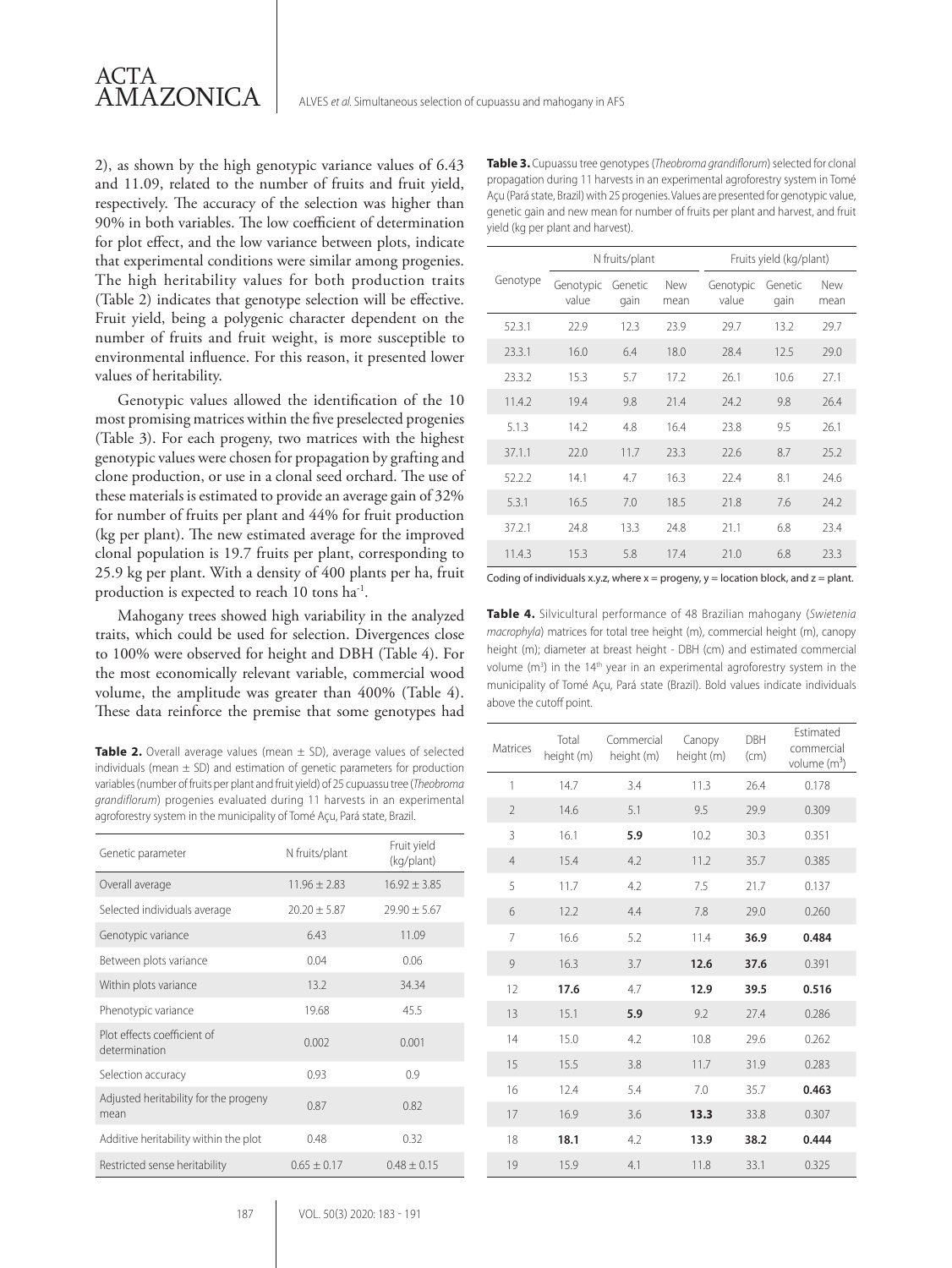ACTA AMAZONICA

| Table 4. Continued. |
|---------------------|
|                     |

| Matrices        | Total<br>height (m) | Commercial<br>height (m) | Canopy<br>height (m) | DBH<br>(cm) | Estimated<br>commercial<br>volume (m <sup>3</sup> ) |
|-----------------|---------------------|--------------------------|----------------------|-------------|-----------------------------------------------------|
| 20              | 14.4                | 4.4                      | 10.0                 | 23.6        | 0.169                                               |
| 21              | 15.9                | 4.6                      | 11.3                 | 28.3        | 0.256                                               |
| 22              | 16.3                | 4.5                      | 11.8                 | 27.7        | 0.240                                               |
| 24              | 16.5                | 5.2                      | 11.3                 | 33.8        | 0.402                                               |
| 25              | 16.1                | 4.5                      | 11.6                 | 37.3        | 0.443                                               |
| 27              | 11.3                | 3.0                      | 8.3                  | 35.7        | 0.301                                               |
| 28              | 16.0                | 3.8                      | 12.2                 | 35.4        | 0.352                                               |
| 29              | 13.8                | 5.8                      | 8.0                  | 30.3        | 0.347                                               |
| 30              | 15.0                | 4.0                      | 11.0                 | 28.3        | 0.231                                               |
| 32              | 18.7                | 5.2                      | 13.5                 | 31.5        | 0.349                                               |
| 34              | 15.5                | 4.6                      | 10.9                 | 30.9        | 0.306                                               |
| 35              | 19.4                | 4.7                      | 14.7                 | 32.5        | 0.345                                               |
| 37              | 17.5                | 4.6                      | 12.9                 | 32.8        | 0.346                                               |
| 38              | 13.6                | 4.4                      | 9.2                  | 32.8        | 0.335                                               |
| 39              | 14.9                | 3.7                      | 11.2                 | 26.1        | 0.184                                               |
| 40              | 14.9                | 5.8                      | 9.1                  | 24.8        | 0.231                                               |
| 43              | 13.1                | 4.9                      | 8.2                  | 33.8        | 0.385                                               |
| 44              | 15.9                | 5.1                      | 10.8                 | 32.2        | 0.358                                               |
| 45              | 15.5                | 6.4                      | 9.1                  | 30.3        | 0.373                                               |
| 46              | 14.8                | 6.2                      | 8.6                  | 30.9        | 0.380                                               |
| 47              | 17.8                | 4.9                      | 12.9                 | 41.7        | 0.596                                               |
| 48              | 16.8                | 4.7                      | 12.1                 | 28.7        | 0.266                                               |
| Maxi-<br>mum    | 19.4                | 6.4                      | 14.7                 | 41.7        | 0.596                                               |
| Mini-<br>mum    | 11.3                | 3.0                      | 7.0                  | 21.7        | 0.137                                               |
| Mean            | 15.5                | 4.7                      | 10.8                 | 31.7        | 0.331                                               |
| SD              | 1.8                 | 0.8                      | 1.9                  | 4.5         | 0.098                                               |
| Cutoff<br>point | 17.3                | 5.5                      | 12.7                 | 36.2        | 0.429                                               |

early vegetative development and deserved to be identified and selected.

Considering the established cutoff point for each variable, the mass selection applied to the 48 analyzed trees revealed six matrices suitable for selection (7, 12, 16, 18, 25, 47), which had commercial wood volume above 0.43 m<sup>3</sup>, 48.8% higher than the average of all plants (Table 4). Of these matrices, if only the trees that had the highest growth in height in the first years (12 and 47) were selected, the difference would increase to 68.5%. Among these six matrices, three (12, 18

and 47) would be identified solely by total height, none by commercial height, two (12 and 18) by crown height, and the majority (7, 12, 18, 25 and 47) (83%) by DBH. These results highlight the decisive importance of DBH in the evaluation of Brazilian mahogany trees. Moreover, among all evaluated variables, DBH is the easiest to measure in the field.

Considering exclusively the biological aspect of AFSs, mahogany plants with greatest height increments should be identified. Matrices 12, 18, 32, 35, 37 and 47 had the best performances for total height, as these trees allow more light into the system.

Thus, considering all variables, matrices 12, 18 and 47 were the most promising regarding economic return and, therefore, should be selected. These three matrices presented all the silvicultural characteristics that an Brazilian mahogany plant must have, such as high stem development, high DBH and good wood production.

Mahogany survival rate was 80%, indicating good adaptability of the plants to the cropping system. Tip attacks by the *Hypsipyla grandella* Zeller pest were not quantified. However, trees damaged by the pest could be observed, especially in the early years. This damage caused reduction in the commercial height of the stem in the attacked plants.

## **DISCUSSION**

The choice of species that compose AFS should be made with care, recommending plants that explore different strata both above and below ground, in order to ensure beneficial interactions among individuals (Tonini and Arco-Verde 2005; Condé *et al.* 2013). In the present study, the selected species were planted simultaneously, however, due to its rapid growth, Brazilian mahogany stood out, occupying the upper stratum of the AFS with full use of sunlight. Drobyshev *et al.* (2007) observed faster growth of Brazilian mahogany plants with canopy fully exposed to the sun when compared with plants under shade conditions. Under natural conditions, juvenile Brazilian mahogany individuals are able to withstand suppression caused by the upper stratum crown and react significantly when exposed to sunlight (Grogan *et al.* 2005). However, occupying different strata does not nullify competition among species, and it is important to quantify possible losses caused by interspecific competition (Alves *et al.* 2018).

The irregular behavior of cupuassu fruit production over time was owed to insufficient water supplementation, probably due to insufficient irrigation management in the area, failing to compensate the water deficit in the critical months of the year, especially in years with little rainfall in the second semester, when flowering occurs and fruiting begins, reflecting on the production of the subsequent harvest. Stressed plants tend to abort small flowers and fruits and, if heavy rainfall occurs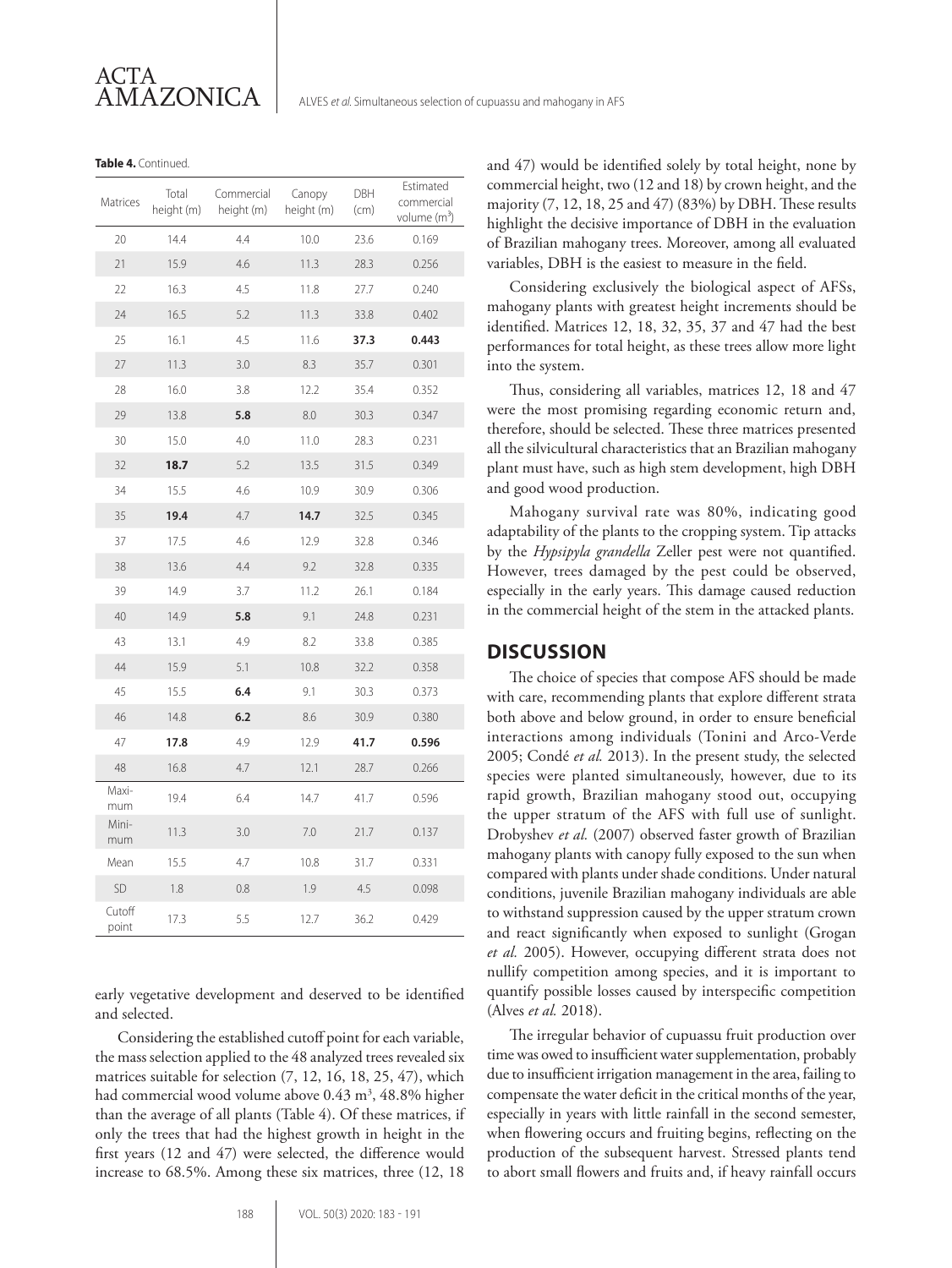after a drought period, it can cause cracks in developing fruits (Venturieri 2011).

ACTA

AMAZONICA

Differentiated responses of cupuassu tree genotypes to *M. perniciosa* might be due to the heterozygous state of gene loci responsible for the expression of disease resistance (Alves et al. 2009). Pathogens and hosts coevolve allowed the emergence of different types of specialization to overcome the resistance of plants (Futuyma 2009). Therefore, the possibility of resistance breakdown increases as pathogen variability increases, especially for varieties that contain few vertical resistance genes (Tschurtschenthaler *et al.* 2012). In this context, the addition of genes of diffreent origin to the genotypes identified as asymptomatic and potentially resistant to witches' broom in our study should be important to assure that new progenies are more resistant to new fungal strains.

Motamayor *et al.* (2008) highlighted the need to explore heterosis arising from the crossing between individuals of different genetic groups. In cupuassu tree, the vegetative propagation of genetically superior matrices identified by their productive performance allows the full use of heterosis (Regazzi *et al.* 2002). Therefore, studies on preliminary compatibility and grouping should be performed in the initial crossings, such as those performed by Santos *et al.* (2015).

The observed selection accuracy values (Table 2) are classified as very high (> 0.9) by Resende and Duarte (2007), attesting the reliability of the data and selection efficiency. The low coefficients of determination values (Table 2) enable us to infer that the experimental conditions used in the present study were adequate. Alves and Resende (2008) also found low coefficients of determination and stated that low magnitudes of these parameters indicate good environmental control. The heritability values found here were relatively high, considering both quantitative characteristics, which theoretically causes high residual dispersion (Maia *et al.* 2011). Other studies estimated heritability in restricted sense of 0.55 (Souza *et al.* 2002) and 0.48 (Alves and Resende 2008) for number of fruits for four harvests, and values close to 0.69 for number of fruits and 0.67 for fruit yield (kg) for seven harvests (Souza *et al.* 2002), indicating that increasing the number of evaluations improves the accuracy of the heritability estimate.

The genetic gain observed in our study was similar to that obtained by Alves and Resende (2008), who found values close to 33% for number of fruits. However, this comparison is only referential, because the parameter is a function of the average initial population and the selection pressure. Alves *et al.* (2010) estimated 82% gain for fruit production, which is a value higher than that found in the present study. However, the authors worked with a lower selection index and lower initial average. Other factors, such as progeny similarity and high number of replicates, which allows reduction of the environmental effect, can significantly influence the estimation of genetic parameters (Araújo *et al.*, 2014). The genetic gains with clonal propagation are higher in comparison to sexual propagation due to the increase of the dominant effects (Matheson and Lindgren, 1985). The selection of individuals for cloning in the present study aimed to capitalize on all the genetic gain to constitute a high performance population (Alves and Resende 2008).

Souza *et al.* (2002) also highlighted the need to consider at least four harvests in the evaluation to demonstrate the temporal stability of materials. We evaluated almost three times the minimum number of harvests, in order to optimize the selection accuracy. This allowed the selection of progenies and matrices that, combined with good fruit production, should allow production to be staggered during the agricultural year, extending of the harvest period and increasing financial returns for farmers.

Regarding Brazilian mahogany, a steady and satisfactory growth was observed, showing a good adaptation by the plant to the cropping system. The mortality was owed to difficulties in establishing seedlings in the field, as well as other factors inherent to intercropping in agroforestry systems, such as interspecific competition, especially for water and nutrients (Giustina *et al.* 2017). These factors are of common occurrence and considered a natural condition of the species (Grogan and Landis 2009). Another important factor for the diminished mortality rate was the low incidence of *H. grandella* attack, which can be attributed to the species diversification provided by the agroforestry system. Wallau *et al.* (2008) related the failure of Brazilian mahogany monocultures to reduce the incidence of *H. grandella*. Monoculture conditions give the pest a homogeneous distribution and abundance of food, causing damage to the stem, which results in lower commercial height and, consequently, lower wood production (Togni *et al.* 2009). The vegetation diversity provided by AFSs favors the proliferation of natural enemies of agricultural pests, and the lower density of the species decreases the availability of food to the pest (Silva *et al.* 2011), a viable alternative to cultural pest control. In our study, the use of three species and the proximity of the experimental area to native vegetation likely contributed to lower pest incidence.

#### **CONCLUSIONS**

For presenting good yields and/or low rates of plants affected by *M. perniciosa* symptoms, cupuassu tree progenies 5, 11, 23, 37 and 52 should be recommended to growers for small-scale planting. Of these progenies, 10 individuals were identified and will be submitted to clonal evaluations in different environments before being recommended to producers. The Brazilian mahogany matrices 12, 18 and 47, which presented adequate silvicultural characteristics, should be propagated for reassessment in the clonal form in agroforestry systems in the Amazon region.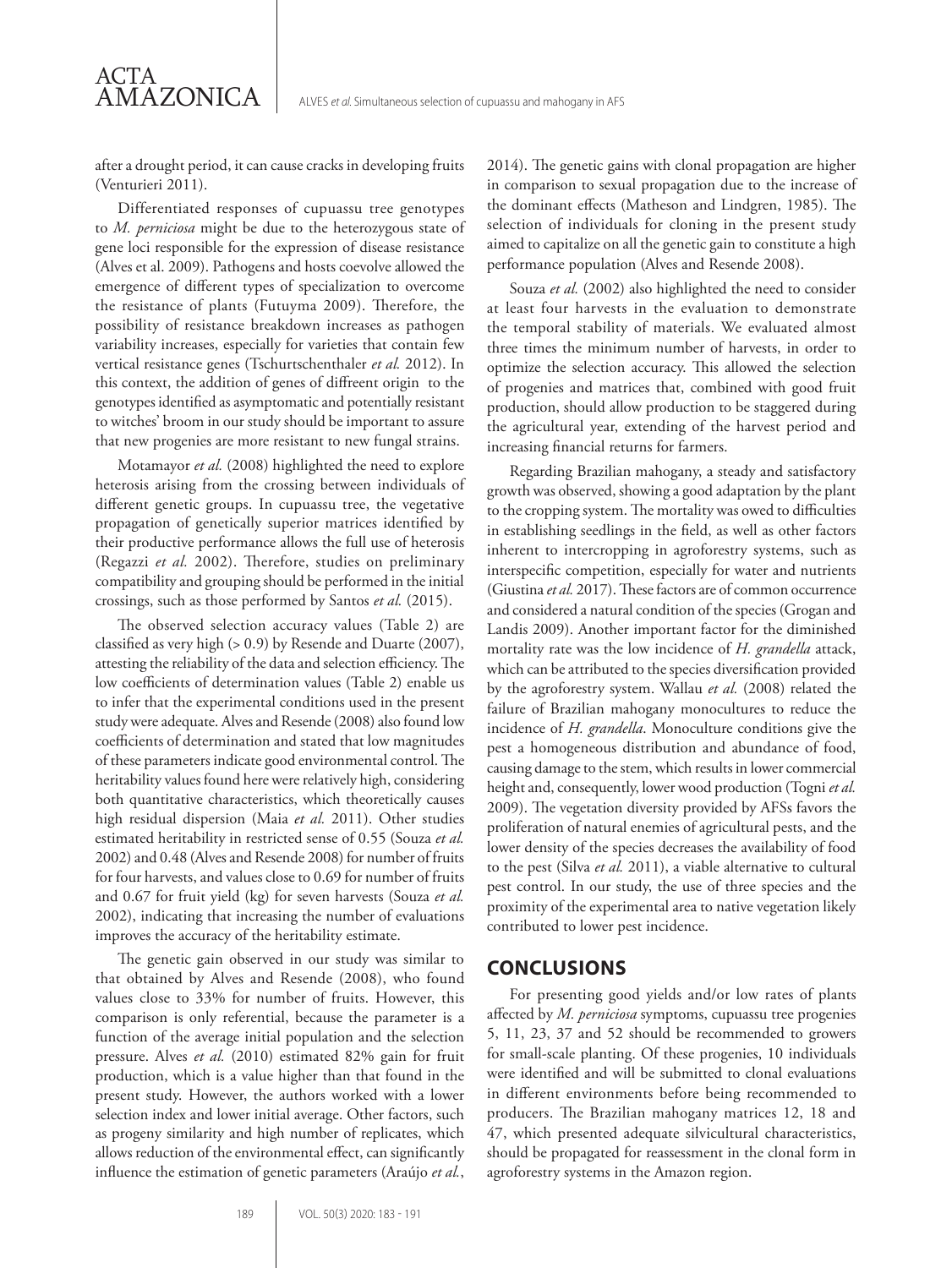

# **ACKNOWLEDGMENTS**

The authors would like to thank Mr. Paulino Mikio Taguchi, Tokumaru Farm's owner, where this experiment was conducted, and the field workers José Raimundo Quadros Fernandes, José Oliveira de Aviz and Antonio Fontel Miranda Pinheiro, for the continuous help throughout the experimental years.

# **REFERENCES**

- Alfaia, S.S.; Ribeiro, G.A.; Nobre, A.D.; Luizão, R.C.; Luizão, F.J. 2004. Evaluation of soil fertility in smallholder agroforestry systems and pastures in western Amazonia. *Agriculture, Ecosystems & Environment,* 102: 409-414.
- Alves, R.M.; Resende, M.D.V. 2008. Genetic evaluation of individuals and progenies of *Theobroma grandiflorum* in the state of Pará and estimates of genetic parameters. *Revista Brasileira de Fruticultura,* 30: 696-701.
- Alves, R.M.; Resende, M.D.V.; Bandeira, B.S.; Pinheiro, T.M.; Farias, D.C.R. 2009. Evolução da vassoura-de-bruxa e avaliação da resistência em progênies de cupuaçuzeiro. *Revista Brasileira de Fruticultura,* 31: 1022-1032.
- Alves, R.M.; Resende, M.D.V.; Bandeira, B.S.; Pinheiro, T.M.; Farias, D.C.R. 2010. Avaliação e seleção de progênies de cupuaçuzeiro (*Theobroma grandiflorum*), em Belém, Pará. *Revista Brasileira de Fruticultura,* 32: 204-212.
- Alves, R.M.; Bastos, A.J.R.; Chaves, S.F.S.; Fernandes, J.R.Q. 2018. *Spondias mombin* and *Theobroma grandiflorum* in agroforestry system: productivity implications. *Revista Brasileira de Fruticultura,* 40: e-061.
- Araújo, B.L.; Arnhold, E.; Oliveira Junior, E.A.; Lima, C.F. 2014. Parâmetros genéticos em cultivares de sorgo granífero avaliados em safrinha. *Revista Trópica: Ciências Agrárias e Biológicas*, 9: 51-59.
- Armengot, L.; Barbieri, P.; Andres, C.; Milz, J.; Schneider, M. 2016. Cacao agroforestry systems have higher return on labor compared to full-sun monocultures. *Agronomy for Sustainable Development*, 36: 70. https://doi.org/10.1007/s13593-016-0406-6
- Barros, A.V.L.; Homma, A.K.O.; Takamatsu, J.A.; Takamatsu, T.; Konagano, M. 2009. Evolução e percepção dos sistemas agroflorestais desenvolvidos pelos agricultores nipo-brasileiros do município de Tomé-Açu, estado do Pará. *Amazônia: Ciência & Desenvolvimento*, 5: 121-151.
- Beltrame, R.; Bisognin, D.A.; Mattos, B.D.; Cargnelutti Filho, A.; Haselein, C.R.; Gatto, D.A.; Santos, G. A. 2012. Desempenho silvicultural e seleção precoce de clones de híbridos de eucalipto. *Pesquisa Agropecuária Brasileira,* 47: 791-796.
- Bolfe, E.L.; Batistella, M. 2012. Análise florística e estrutural de sistemas silviagrícolas em Tomé-Açu, Pará. *Pesquisa Agropecuária Brasileira,* 46: 1139-1147.
- Castro, A.P; Fraxe, T.J.P.; Santiago, J.L.; Matos, R.B.; Pinto, I.C. 2009. Os sistemas agroflorestais como alternativa de sustentabilidade em ecossistemas de várzea no Amazonas. *Acta Amazonica,* 39: 279-288.
- Condé, T.M.; Lima, M.L.M.; Lima Neto, E.M.; Tonini, H. 2013. Morfometria de quatro espécies florestais em sistemas agroflorestais no munícipio de Porto Velho, Rondônia. *Revista Agro@mbiente On-line,* 7: 18-27.
- Degen, B.; Ward, S.E.; Lemes, M.R.; Navarro, C.; Cavers, S.; Sebben, A.M. 2013. Verifying the geographic origin of mahogany (*Swietenia macrophylla* King) with DNA-fingerprints. *Forensic Science International: Genetics,* 7: 55-62.
- Drobyshev, I.; Linderson, H.; Sonesson, K. 2007. Relationship between crown condition and tree diameter growth in southern Swedish oaks. *Environmental monitoring and assessment* 128: 61-73.
- EMBRAPA. 2016. *Mapas de Solos e de Aptidão Agrícola de Áreas Alteradas do Pará***.** 1st ed. Embrapa Amazônia Oriental, Belém, 19p.
- Fernandes, A.M.V.; Gama, J.R.V.; Rode, R.; Melo, L.O. 2017. Equações volumétricas para *Carapa guianensis* Aubl. e *Swietenia macrophylla* King em sistema silvipastoril na Amazônia. *Revista Nativa,* 5: 73-77.
- Florentino, A.T.N.; Araújo, E.L.; Albuquerque, U.P. 2007. Contribuição de quintais agroflorestais na conservação de plantas da Caatinga, Município de Caruaru, PE, Brasil. *Acta Botanica Brasilica,* 21: 37-47.
- Futuyma, D.J. 2009. Coevolution. In: Resh, V.H.; Cardé, R.T. (Ed.). *Encyclopedia of Insects*. Academic Press, London, p.175-179.
- Giustina, C.D.; Carnevalli, R.A.; Romano, M.R.; Antonio, D.B.A.; Eckstein, C. 2017. Growth of different fruit tree species in silvopastoral systems during the establishment phase. *Revista Caatinga,* 30: 1040-1049.
- Gonçalves, A.E.S.S.; Lajolo, F.M.; Genovese, M.I. 2010. Chemical composition and antioxidant/antidiabetic potential of Brazilian native fruits and commercial frozen pulps. *Journal of Agricultural and Food Chemistry,* 58: 4666-4674.
- Grogan, J.; Landis, R.M.; Ashton, M.S.; Galvão, J. 2005. Growth response by big-leaf mahogany (*Swietenia macrophylla*) advance seedling regeneration to overhead canopy release in southeast Pará, Brazil. *Forest Ecology and Management,* 204: 399-412.
- Grogan, J.; Landis, R.M. 2009. Growth history and crown vine coverage are principal factors influencing growth and mortality rates of big-leaf mahogany *Swietenia macrophylla* in Brazil. *Journal of Applied Ecology*, 46: 1283-1291.
- Grogan, J.; Loveless, M.D. 2013. Flowering phenology and its implications for management of big‐leaf mahogany *Swietenia macrophylla* in Brazilian Amazonia. *American Journal of Botany,* 100: 2293-2305.
- Liu, W.; Chunjing, Z.; Junen, W.; Chunfeng, C. 2016. Are rubberbased agroforestry systems effective in controlling rain splash erosion?. *Catena,* 147: 16-24.
- Lorenz, K.; Lal, R. 2014. Soil organic carbon sequestration in agroforestry systems. A review. *Agronomy for Sustainable Development,* 34: 443-454.
- Maia, M.C.C.; Resende, M.D.V.; Oliveira, L.C.; Alves, R.M.; Silva Filho, J.L.; Rocha, M.M.; Cavalcante, J.J.V.; Roncatto, G. 2011. Análise genética de famílias de meios-irmãos de cupuaçuzeiro. *Pesquisa Florestal Brasileira,* 31: 123-130.